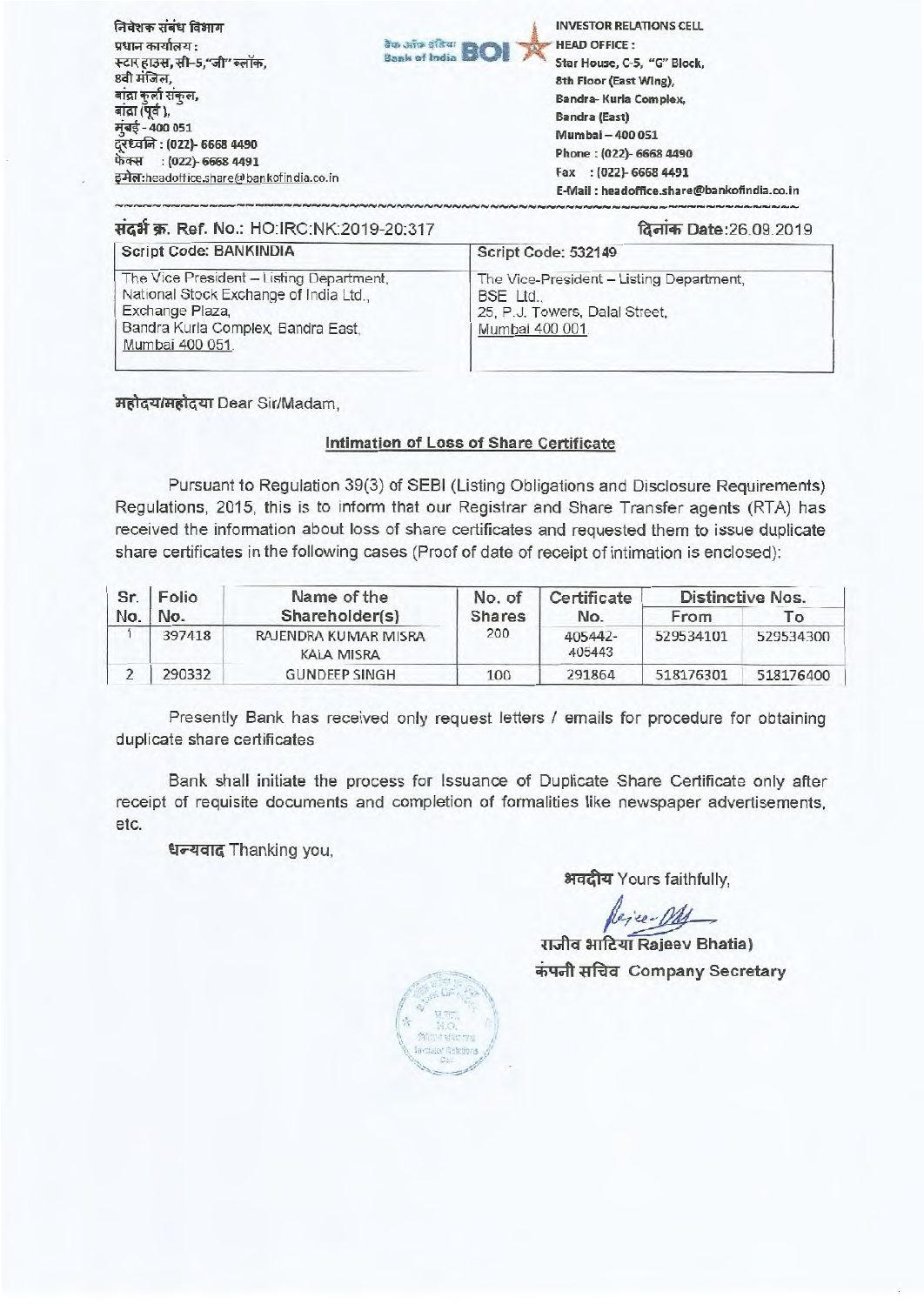| [External]Duplicate Share Intimations Received On: 20190924 |  |                                                                            |  |
|-------------------------------------------------------------|--|----------------------------------------------------------------------------|--|
|                                                             |  | $X$ DELETE $\leftarrow$ REPLY $\leftarrow$ REPLY ALL $\rightarrow$ FORWARD |  |



BSSDuplicate <bssduplicate@bigshareonline.com> Tue 24/09/2019 18:36 Mark as unread

To: Rajeev Bhatia; Investor Relations Department;

Cc: vijay@bigshareonline.com; bssduplicate@bigshareonline.com; 'Jibu John' <jibu@bigshareonline.com>; bhagwan@bigshareonline.com;

B 1 attachment **<sup>4</sup>**

347001.pdf

Caution: This email originated from a source outside Bank of India. Do not click

### Dear Sir/Ma'am,

Please be informed that in terms of the provisions of the SEBI (LODR) Regulations, 2015, the Company is required to submit information regarding loss of share certificates and issue of duplicate certificates. to the stock exchange within two days of its getting information. Further, the said intimation has to be filed only through the mode of NEAPS filing for NSE and on listing.bseindia.com for BSE and not via hard copy submission.

Accordingly, we are sharing herewith the receipt of the following request for loss of share certificate of the Company by shareholders, to enable you to comply with the said regulatory requirement within the timelines prescribed.

| Client Name          | Cert. No | Dist. No From | Dist. NO. To | Folio No. | Quantily         | Name                         |
|----------------------|----------|---------------|--------------|-----------|------------------|------------------------------|
| <b>BANK OF INDIA</b> | 405442   | 529534101     | 529534200    | 397418    | 100 <sub>1</sub> | RAJENDRA KUMAR<br>KALA MISRA |
| BANK OF INDIA        | 405443   | 529534201     | 529534300    | 397418    | 100              | RAJENDRA KUMAR<br>KALA MISRA |

Should you have any queries in respect of the aforesaid instruction kindly revert back.

Regards,

Bigshare Services Pvt. Ltd.

Alert:External Mail! Exercise caution while opening URL/attachment.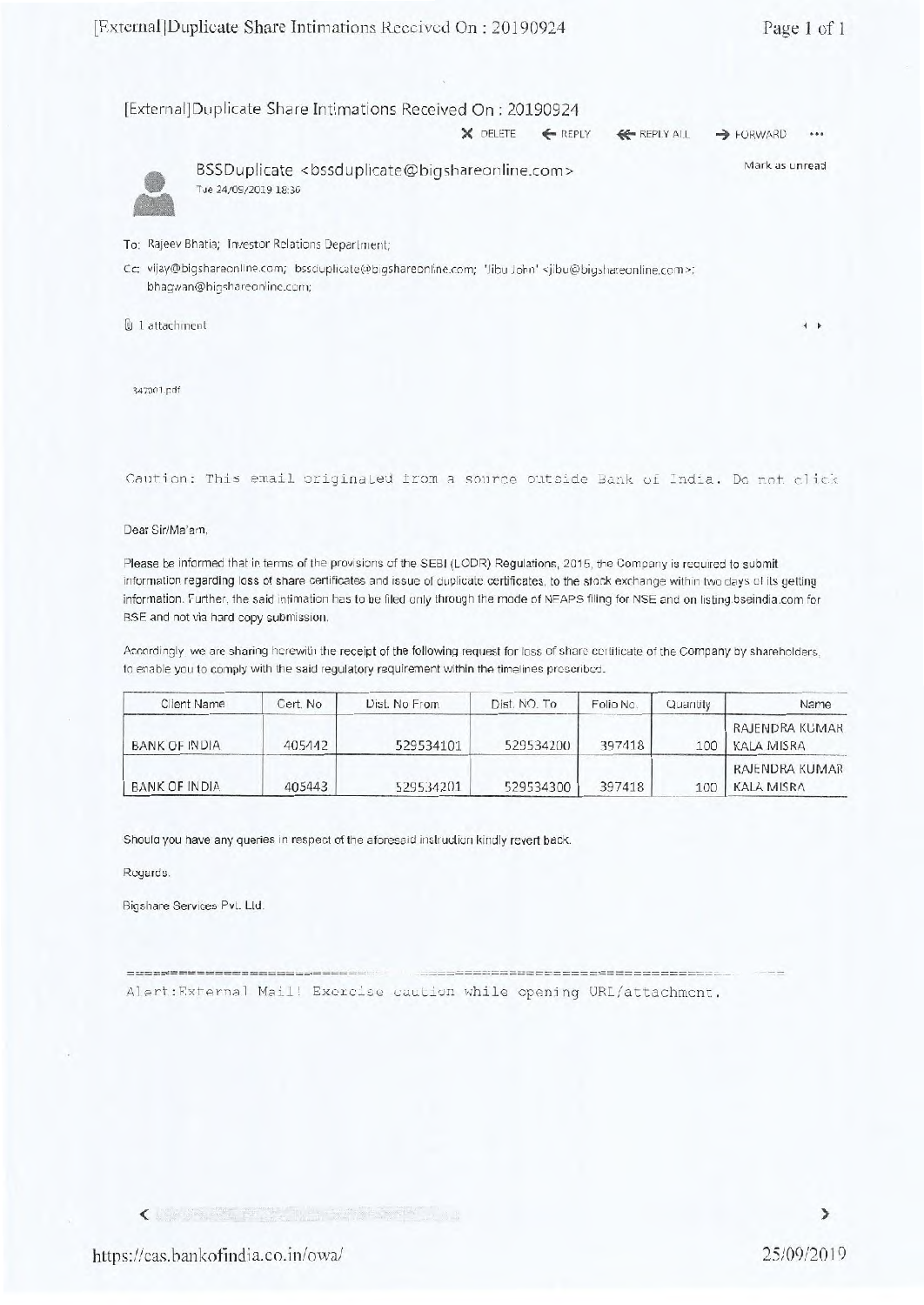

# **347001**

 $\mathcal{X}^{\mathcal{A}}$ 

 $\blacksquare$  $\bar{\chi}$ 

 $\overline{\phantom{a}}$ 

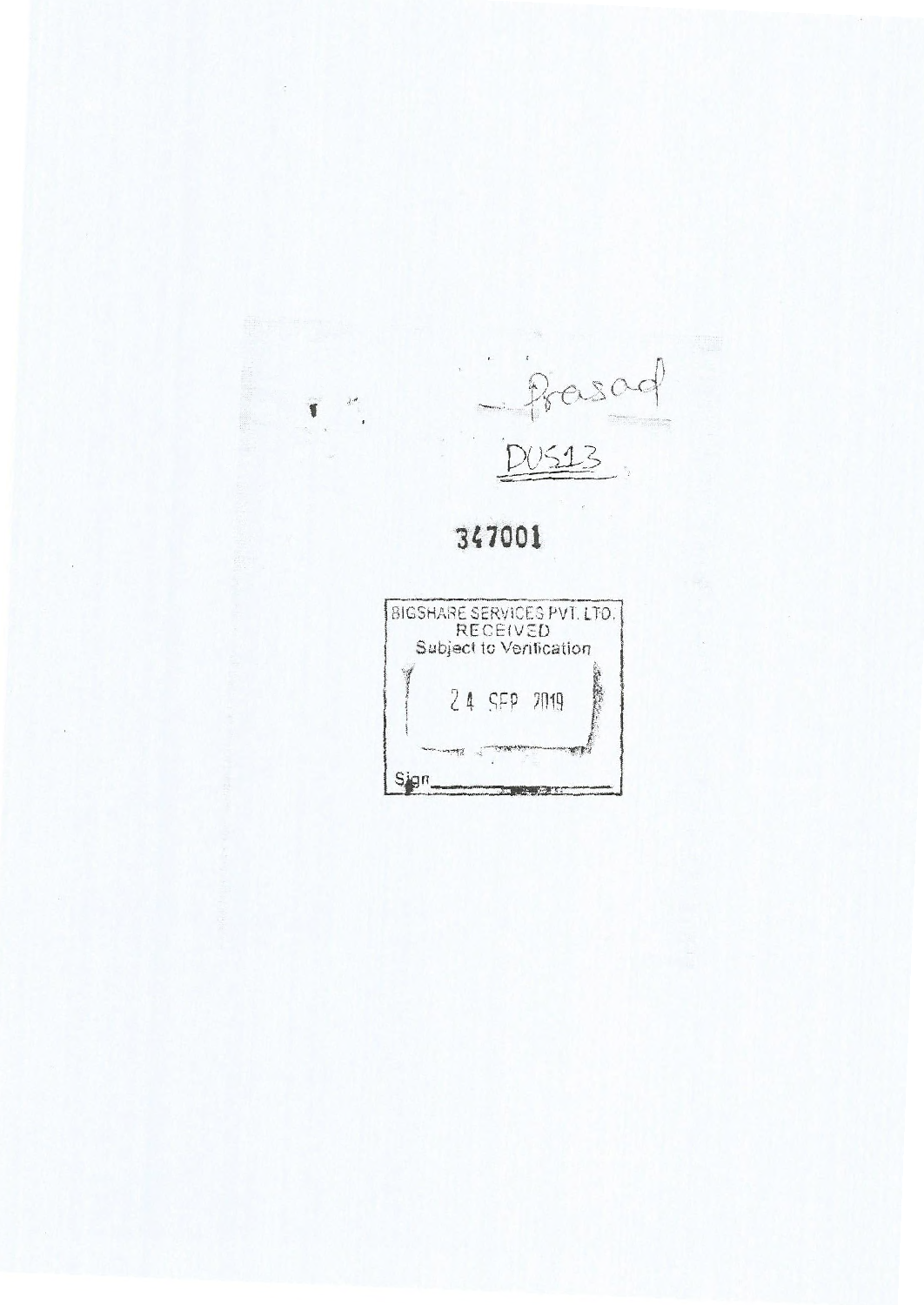# Date: 22/03/2019

Original documents for verification Details are as

| Deceased              | Folio<br>No | Inw No | Remarks                                                                            |
|-----------------------|-------------|--------|------------------------------------------------------------------------------------|
| <b>TLAL V</b><br>SARA | 1100592     | TM379  | As per our verification all<br>documents are proper for<br>Transmission of shares. |
|                       |             |        |                                                                                    |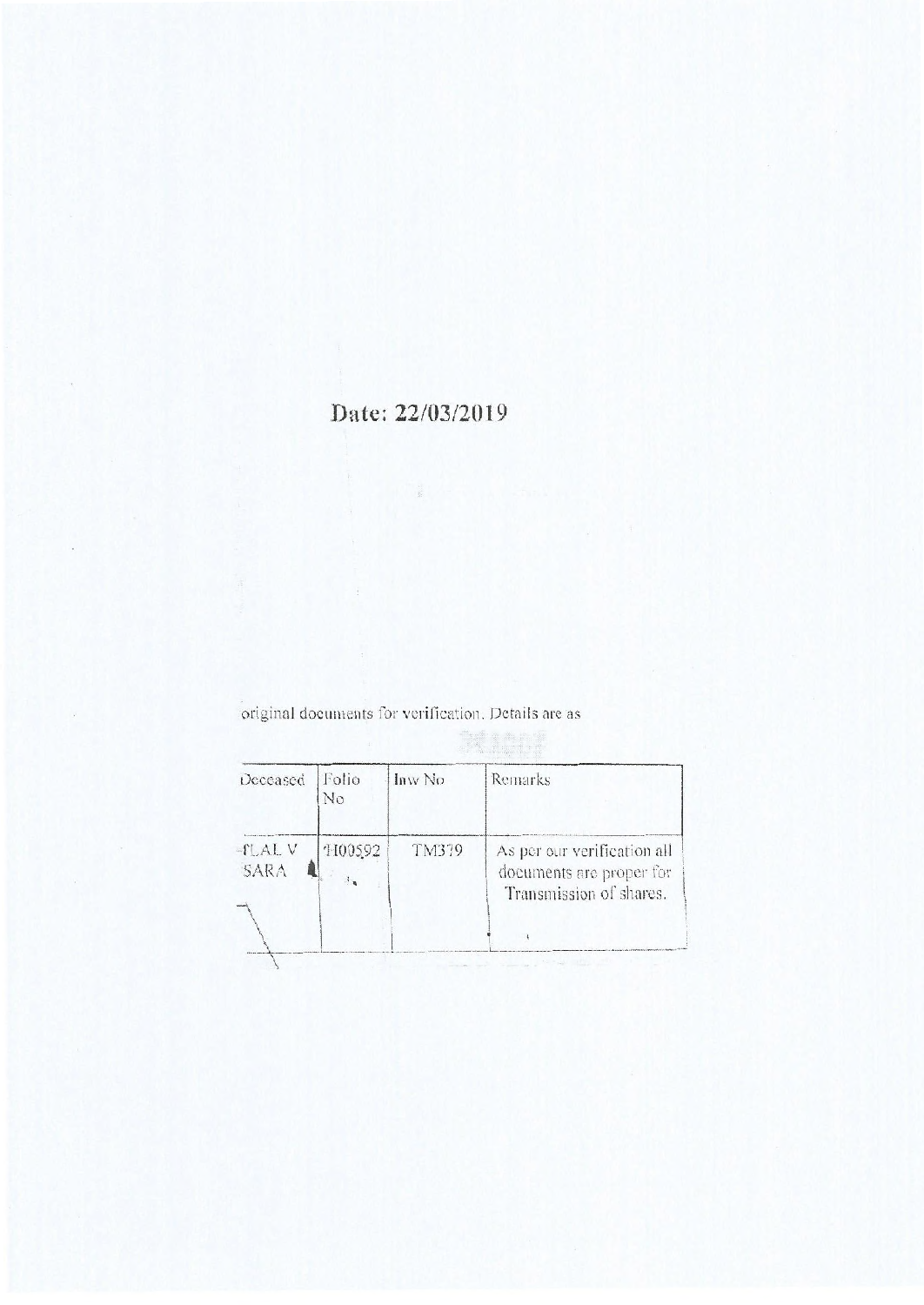QUESTIONNAIRE FORM

Form to be filled in by applicant(s) for issue of duplicate certificate(s) in respect of shares for which ariginal certificate(s)

|                  | Full name of holder S,<br>joint holder(s), if any.<br>Kala Mishra<br>(Eff. in identical Order).<br>(1)                                                                                       | Rajendra Kumar Mishra                                            |            |                                                                                                                                                                                  |
|------------------|----------------------------------------------------------------------------------------------------------------------------------------------------------------------------------------------|------------------------------------------------------------------|------------|----------------------------------------------------------------------------------------------------------------------------------------------------------------------------------|
| $\overline{2}$ . | $200$ Shares<br>Number of shares held.<br>for which duplicate certificate(s).<br>is I are being sought                                                                                       |                                                                  |            | Folóno. 397418                                                                                                                                                                   |
| 년.               | Olstinclive number of the<br>share in respect of which<br>certificate(s) is / are lost<br>must lally with no. given<br>in $l$ e $(2)$                                                        | 529534101-529534200<br>529534201-529534300                       |            |                                                                                                                                                                                  |
|                  | When and how cid the holder(s)<br>acquire the shares in respect of<br>which certificate(s) is / are lost?                                                                                    |                                                                  |            | (Quote alleast approx<br>data i period)                                                                                                                                          |
| 5.               | When and where were the<br>certificate(s) lost or found<br>to be missing                                                                                                                     | August 2019                                                      |            | Quote alleast approx<br>date / period)                                                                                                                                           |
|                  | Full statement of the circumstances<br>regarding loss of the above<br>Certi cate(s)                                                                                                          |                                                                  |            |                                                                                                                                                                                  |
|                  | Were any signed transfer form(s).<br>accompanying the lost certificate(s) ?<br>if so give full particulars of the transactions                                                               | NQ                                                               |            | If your enswer is YES you must<br>furnish the Bank with a<br>Prohibitory Order from a<br>competent court to stop transfer<br>of shares in the name(s) of any<br>oliter person(s) |
| 8.               | Were these shares sold / mortgaged /<br>pledged or otherwise disposed of either by the holder I applicant<br>or by any other person? if so give<br>full particulars of transactions.         |                                                                  |            | in cuse answer to 7 phone is<br>YES Atlach document(s) in<br>support of your statement                                                                                           |
| S.               | Was diligent search made for the<br>missing certificate(s)?                                                                                                                                  | yes                                                              |            |                                                                                                                                                                                  |
|                  | 10. If the Bank is prepared to issue<br>duplicate certificate(s), is / are applicant(s)<br>orepared to fulfill the conditions<br>preliminary to the issue of duplicate<br>certificate(s) viz |                                                                  |            | For Office Use Only                                                                                                                                                              |
|                  | Advertisement in newspaper<br>$e$ .<br><b>Execution of Indemnity with</b><br>b.<br>approved surety/ies ?                                                                                     |                                                                  |            | Signature Checked by                                                                                                                                                             |
|                  | Present Address                                                                                                                                                                              |                                                                  |            |                                                                                                                                                                                  |
|                  |                                                                                                                                                                                              | 1)                                                               | from       |                                                                                                                                                                                  |
|                  | 5-65 Jagdamber Nagar<br>Haldwaru - 263139 Distr-Nains Tal                                                                                                                                    |                                                                  |            |                                                                                                                                                                                  |
|                  | Utlasakhand FIN                                                                                                                                                                              | 3)                                                               |            | Signature(s) of the applicant(s)                                                                                                                                                 |
|                  | MC, PATHAK<br>other, Haldwan,<br>hatt Namital (UK<br>R. NA 99 (10)/2002                                                                                                                      | Winash Cospora Cochat                                            | E-mail ID. | Phone NO. 05946-222587<br>Mobile No. 9837048089                                                                                                                                  |
|                  | <b>ARAKH</b>                                                                                                                                                                                 | <b>OC SMA</b><br>Notary-HALDWANI<br>Disr. Nainiral (Uttarakhand) |            |                                                                                                                                                                                  |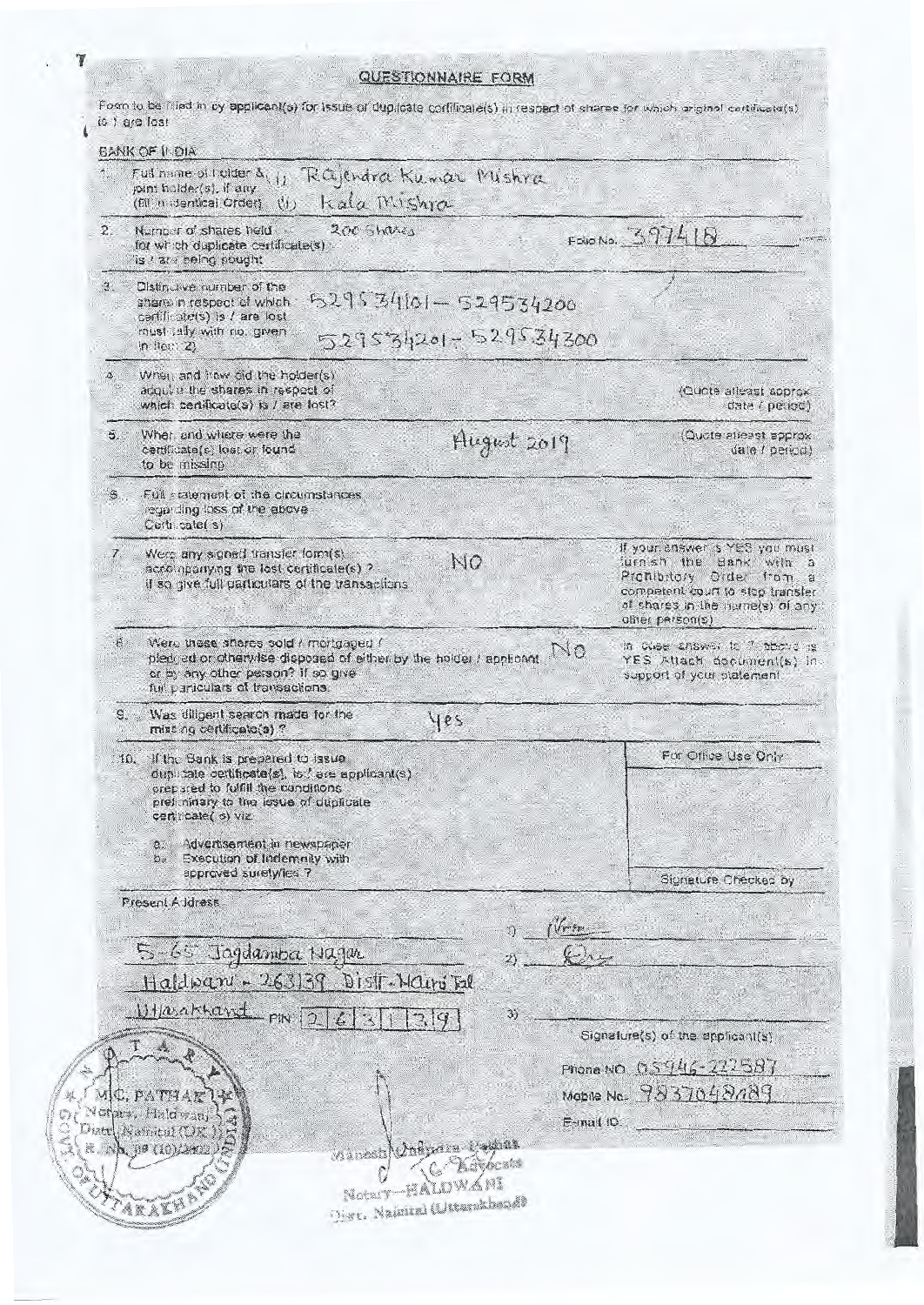### [External] Duplicate Share Intimations Received On 25092019

 $\times$  DELETE  $\leftarrow$  REPLY  $\leftarrow$  REPLY ALL  $\rightarrow$  FORWARD



Bssduplicate <bssduplicate@bigshareonline.com> Wed 25/09/2019 14:31 Mark as unread

To: Rajeev Bhatia; Investor Relations Department;

Cc: vijay@bigshareonline.com; Bssduplicate <bssduplicate@bigshareonline.com>;

1 attachment **4** ►

347161.pdf

Caution: This email originated from a source outside Bank of India.

Dear Sir/Ma'am,

Please be informed that in terms of the provisions of the SEBI (LODR) Regulations, 2015, the Company is required to submit information regarding loss of share certificates and issue of duplicate certificates, to the stock exchange within two days of its getting information. Further, the said intimation has to be filed only through the mode of NEAPS filing for NSE and on listing.bseindia.com for BSE and not via hard copy submission.

Accordingly, we are sharing herewith the receipt of the following request for loss of share certificate of the Company by shareholders, to enable you to comply with the said regulatory requirement within the timelines prescribed.

|                        | Client Name Cert. No   Dist. No From   Dist. NO. To   Folio No.   Quantity |           |        | Name              |
|------------------------|----------------------------------------------------------------------------|-----------|--------|-------------------|
| BANK OF INDIA   291864 | 518176301                                                                  | 518176400 | 290332 | 100 GUNDEEP SINGH |

Should you have any queries in respect of the aforesaid instruction kindly revert back.

Regards,

 $\langle$ 

Bigshare Services Pvt. Ltd.

----------------

Alert:External Mail! Exercise caution while opening URL/attachment.